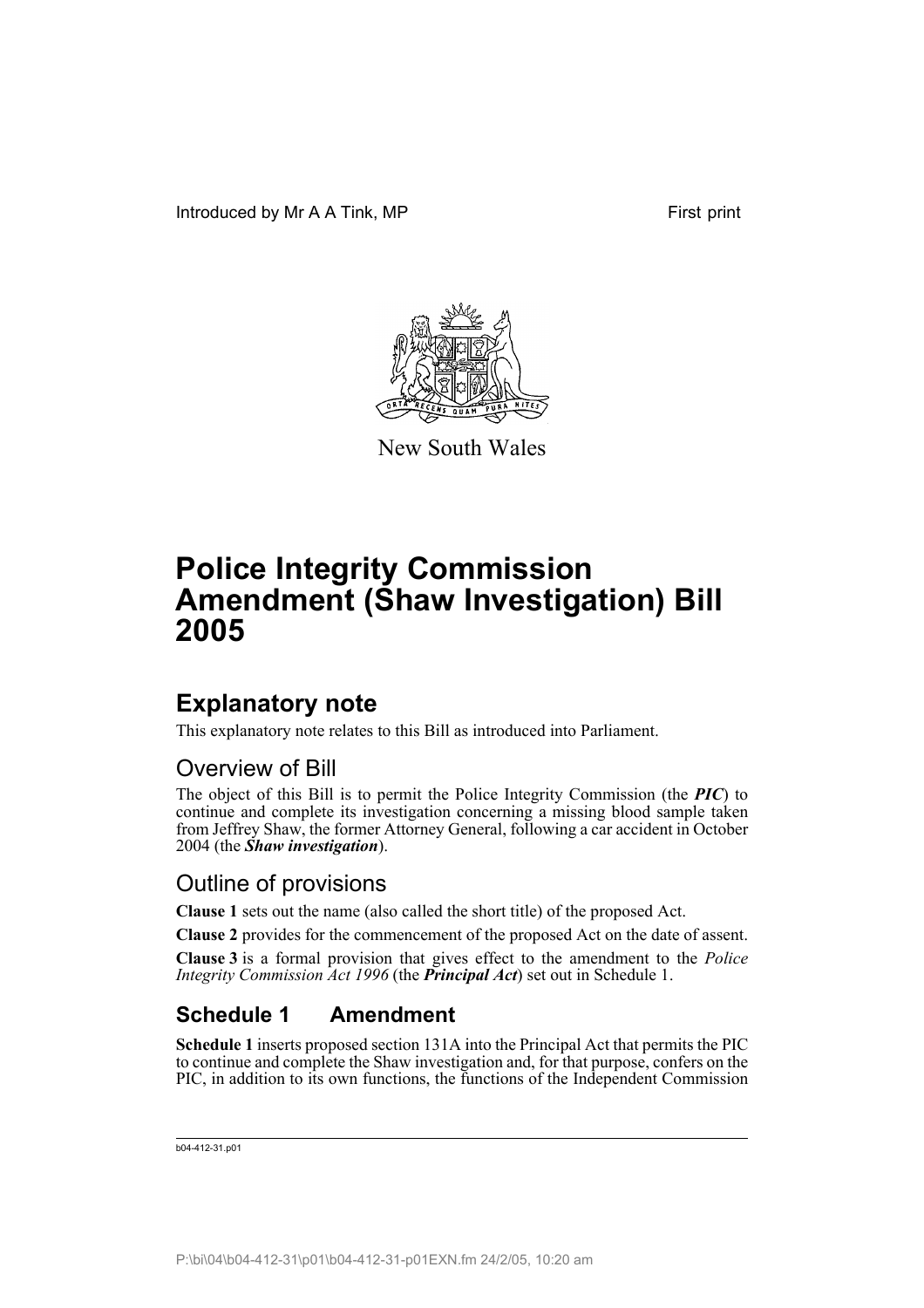Police Integrity Commission Amendment (Shaw Investigation) Bill 2005

Explanatory note

Against Corruption. Proposed section 131A has effect despite any other provision of the Principal Act or the *Independent Commission Against Corruption Act 1988* and despite any decision of a court made before the commencement of the proposed section that relates to the PIC and the Shaw investigation or any associated matter.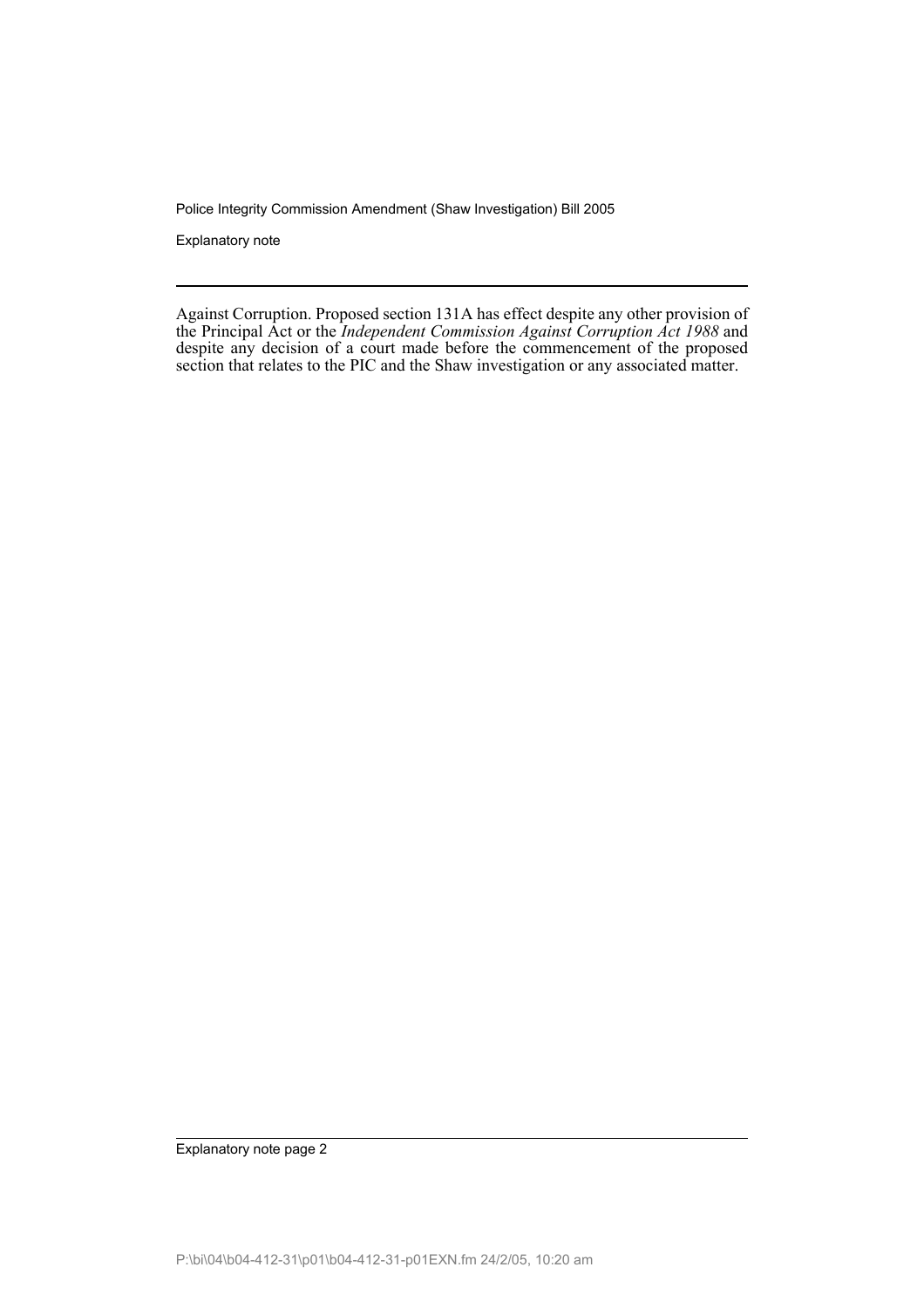Introduced by Mr A A Tink, MP First print



New South Wales

# **Police Integrity Commission Amendment (Shaw Investigation) Bill 2005**

### **Contents**

|    |                                                           | Page |
|----|-----------------------------------------------------------|------|
|    | Name of Act                                               |      |
|    | 2 Commencement                                            |      |
| -3 | Amendment of Police Integrity Commission Act 1996 No 28 2 |      |
|    | Schedule 1 Amendment                                      |      |
|    |                                                           |      |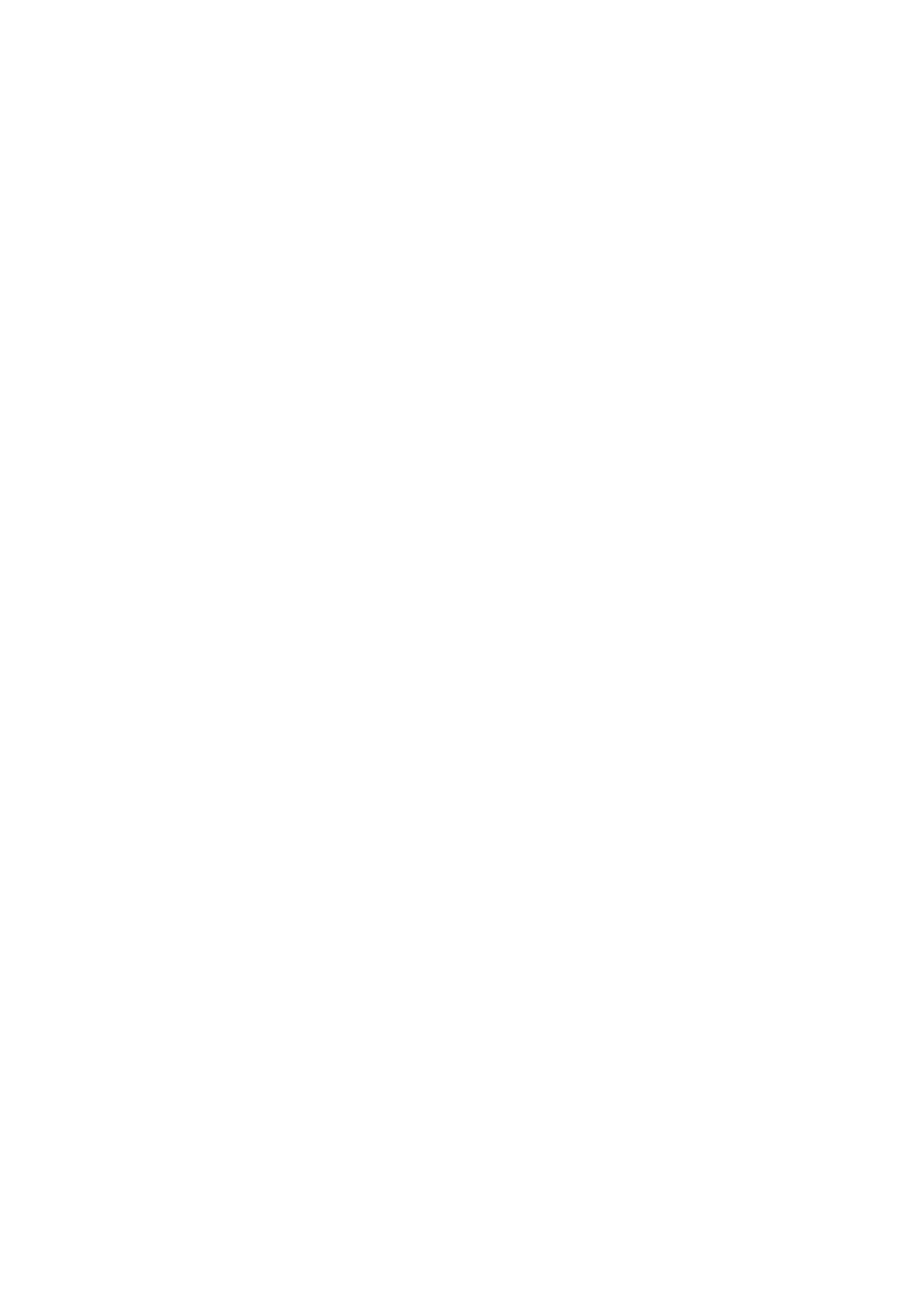

New South Wales

## **Police Integrity Commission Amendment (Shaw Investigation) Bill 2005**

No , 2005

#### **A Bill for**

An Act to amend the *Police Integrity Commission Act 1996* to confer on the Police Integrity Commission the same jurisdiction and powers as the Independent Commission Against Corruption for the purposes of the continuation and completion by the Police Integrity Commission of the investigation relating to Jeffrey Shaw.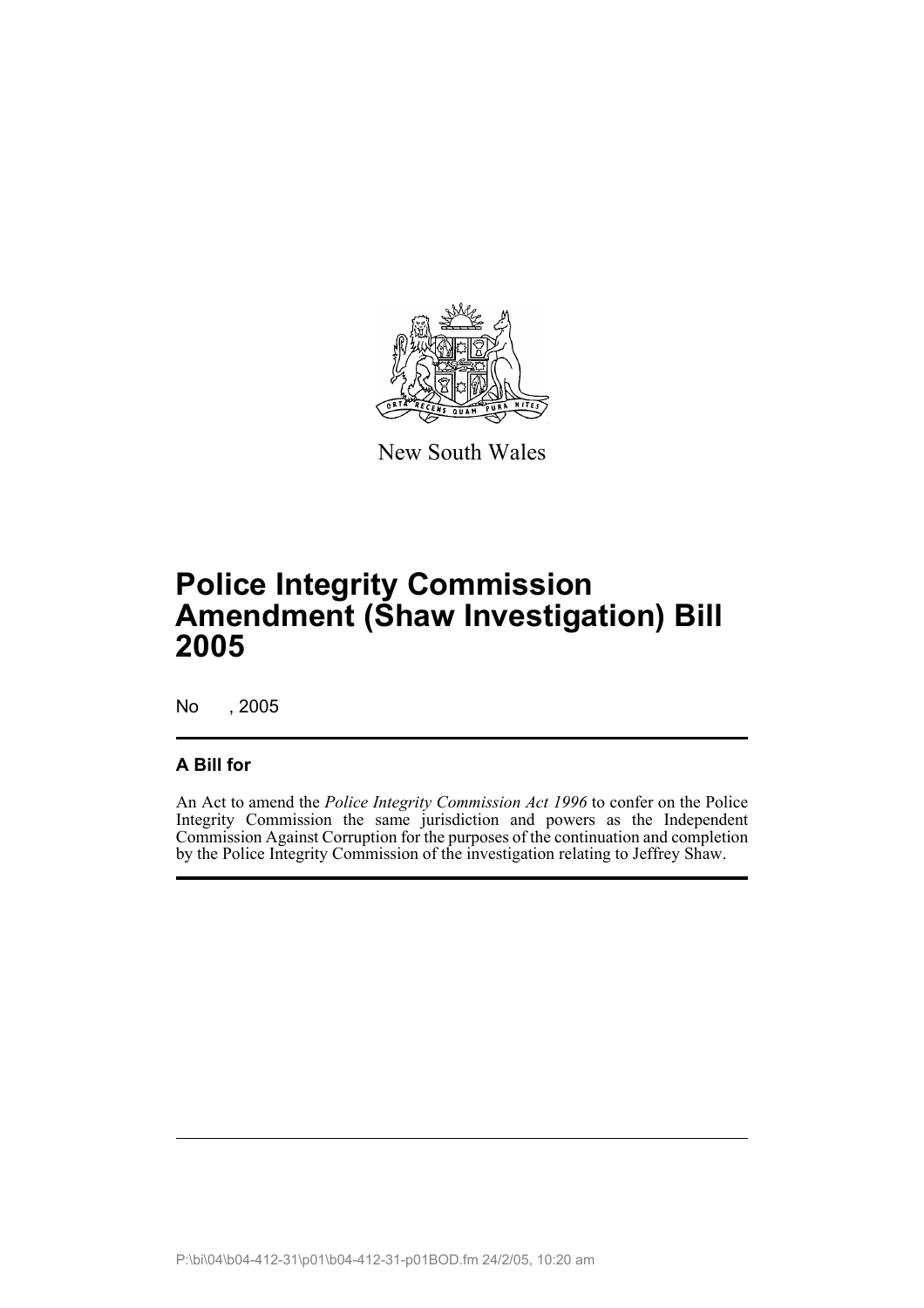<span id="page-5-2"></span><span id="page-5-1"></span><span id="page-5-0"></span>

|   | The Legislature of New South Wales enacts:                                                     | 1                   |
|---|------------------------------------------------------------------------------------------------|---------------------|
|   | Name of Act                                                                                    | $\overline{2}$      |
|   | This Act is the <i>Police Integrity Commission Amendment (Shaw</i><br>Investigation) Act 2005. | 3<br>$\overline{4}$ |
| 2 | <b>Commencement</b>                                                                            | 5                   |
|   | This Act commences on the date of assent.                                                      | 6                   |
| 3 | Amendment of Police Integrity Commission Act 1996 No 28                                        | 7                   |
|   | The <i>Police Integrity Commission Act 1996</i> is amended as set out in<br>Schedule 1.        | 8<br>9              |